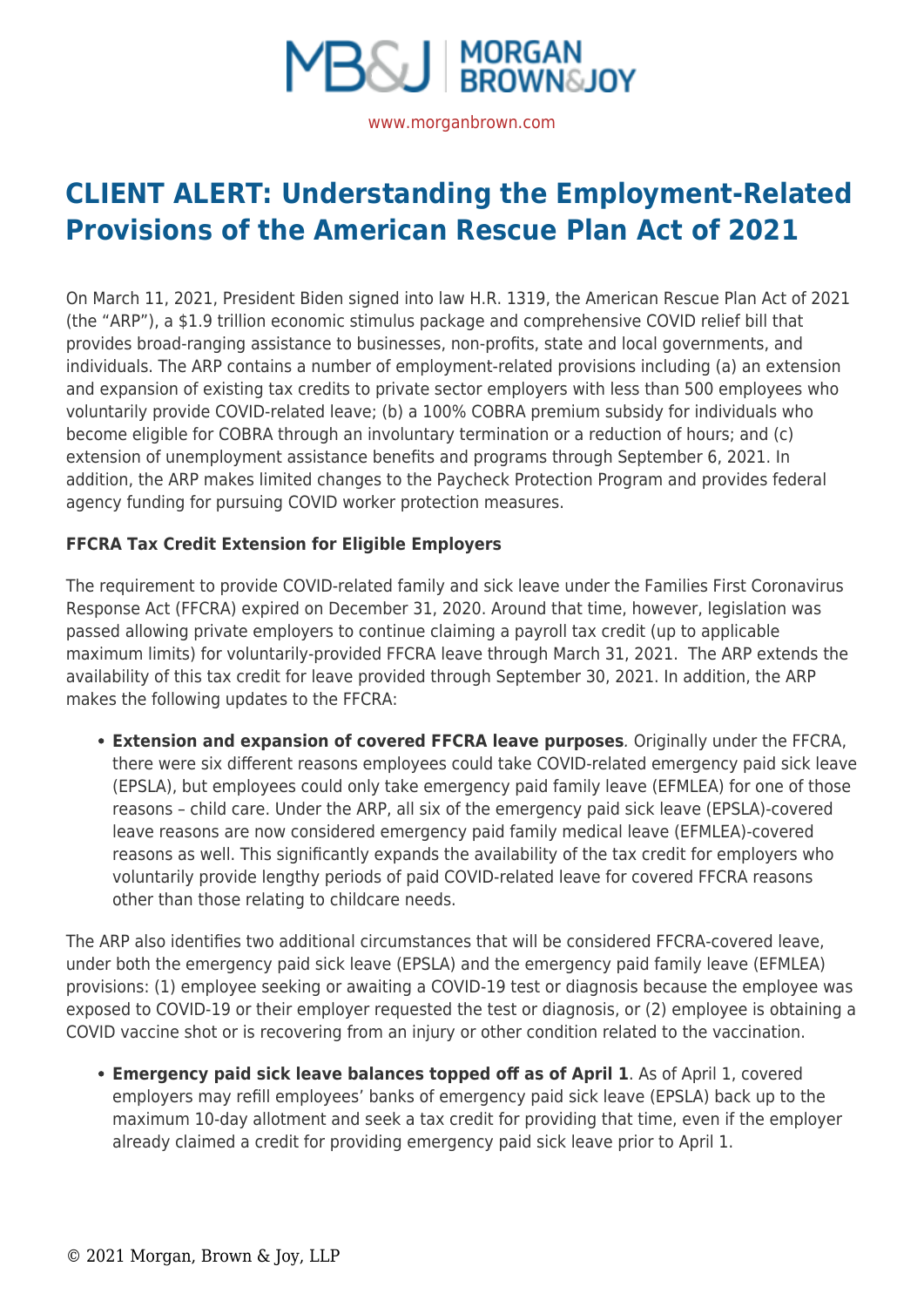

[www.morganbrown.com](https://www.morganbrown.com/home/)

- **Unpaid period of emergency family and medical leave is eliminated**. In addition, and for purposes of the payroll tax credit only, the ARP eliminates the requirement that the first two weeks of emergency paid family leave (EFMLEA) be treated as unpaid – effectively expanding that paid leave period from 10 weeks to 12 weeks – and correspondingly raises the wages for which the employer may seek a tax credit for such leave from a maximum of \$10,000 to \$12,000. Existing daily rates/caps continue to apply.
- **Employers who voluntarily provide FFCRA leave cannot receive the tax credit if they leave out low earners, part-time workers, or new employees**. Under the ARP, employers who voluntarily elect to provide paid FFCRA leave may not seek tax credits if the employer's voluntary provision of such leave discriminates in favor of highly-compensated employees, fulltime employees, or on the basis of employment tenure with the employer. Further, the ARP retains the requirement that employers are not eligible for a tax credit for providing FFCRA leave if they retaliate against employees for taking such leave.

### **Extension of Unemployment Benefits**

The ARP extends through September 6, 2021 certain unemployment insurance ("UI") programs that otherwise would have expired on March 14, 2021:

- **PEUC (Pandemic Emergency Unemployment Compensation federally financed UI benefits for those who have exhausted state/federal UI benefits):** After employees had already exhausted their regular unemployment compensation or were not eligible for regular unemployment, the PEUC originally provided an additional 13 weeks of unemployment pay until December 26, 2020. This was extended for an additional 11 weeks beginning on December 26, 2020. The ARP provides an additional 29 weeks for unemployment from March 14, 2021 through weeks ending on or before September 6, 2021.
- **FPUC (Federal Pandemic Unemployment Compensation weekly UI benefit augmentation):** Under the CARES Act in March 2020, unemployment benefits were temporarily augmented by an extra \$600 a week until late July 2020. A federal grants program then provided a \$300 weekly augmentation to unemployment compensation through September 5, 2020. In December 2020, the \$300 weekly augmentation was reauthorized for unemployment between December 26, 2020 and March 14, 2021. The ARP extends the additional \$300 benefit for unemployment through weeks ending on or before September 6, 2021.
- **PUA (Pandemic Unemployment Assistance UI for independent contractors, selfemployed workers, gig workers who are unemployed due to COVID-19, not able to telework and not receiving paid leave):** These benefits for those ordinarily ineligible to receive unemployment benefits was scheduled to expire on March 14, 2021. The ARP extends these benefits through weeks ending on or before September 6, 2021.
- **Mixed Earner Supplement**: In addition to the \$300 weekly UI benefit augmentation under FPUC, the mixed earner supplement provides an additional \$100 per week payment in participating states for individuals who received at least \$5,000 in self-employment income in the most recent tax year preceding their application for UI benefits and who receive a UI benefit other than PUA. Originally due to expire March 14, 2021, the ARP extends this supplement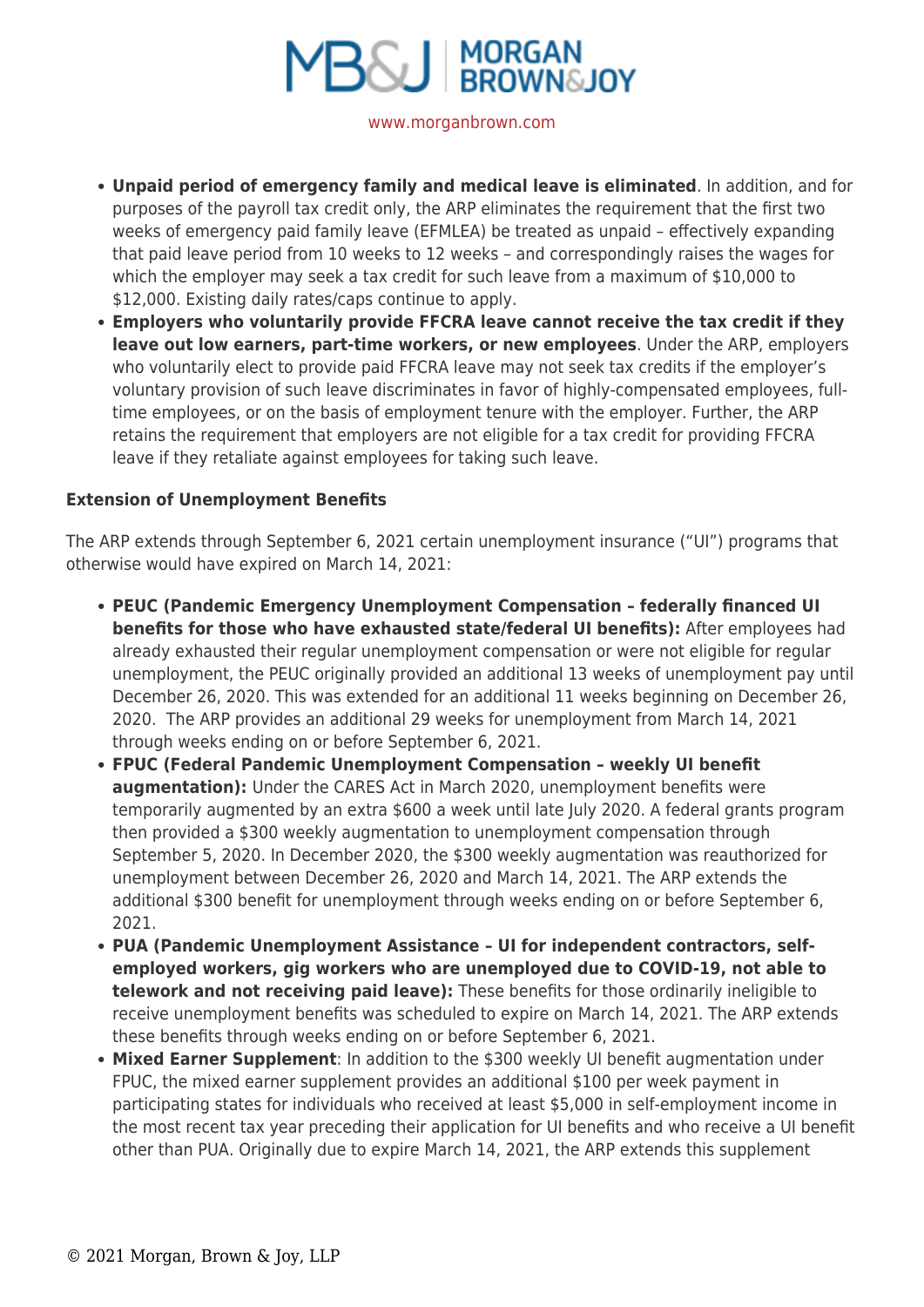

through weeks ending on or before September 6, 2021.

**Unemployment Excluded From Income Tax**: The ARP also permits taxpayers with a modified adjusted gross income (AGI) of less than \$150,000 to exclude up to \$10,200 in UI benefits from 2020 federal income tax.

### **COBRA Premium Subsidies**

Under the ARP, eligible employees who are terminated (except for individuals who voluntarily terminate employment) or subject to a reduction of hours who continue employer-sponsored health insurance through COBRA will not have to pay the monthly premium from April 1, 2021 through September 30, 2021. This subsidy is recouped through a tax credit to the employer, the insurer, or the multiemployer plan as applicable. The premium subsidy will end if the individual becomes eligible for alternate coverage or Medicare or reaches their maximum period of continuation coverage. Individuals have an obligation to self-report their eligibility for health insurance coverage other than under the COBRA plan.

Deadlines to select COBRA coverage have also been extended, such that an individual terminated in 2020, for example, may be eligible to select COBRA coverage in 2021, and would not have to pay the monthly premium from April through September 2021.

Employers will be required to provide eligible employees with notices of the availability of premium assistance, the option, if applicable, to enroll in different coverage within their plan, and of the expiration of the premium assistance. The DOL has been directed to issue model notices for these purposes within the next 30 days, and employers should stay tuned for these notices.

## **Employee Retention Tax Credit Extended**

Under the ARP, the Employee Retention Tax Credit for eligible private sector employers is extended through December 31, 2021, bringing the total maximum credit for 2021 up to \$28,000 (pre-ARP, the credit was available only through June 30, 2021). For recovery startup businesses (business established after February 15, 2020, with average annual gross receipts of \$1 million or less), there is an available tax credit of up to \$50,000 per calendar quarter. While large employers (more than 500 employees) are only entitled to claim the tax credit for furloughed employees, those in severe financial distress (with gross receipts that are less than 1/10 of what they were for the same 2019 calendar quarter) may claim the tax credit for all employees.

## **Funding for OSHA, Including COVID-related Enforcement and Training**

The law provides \$200 million in funding for specified federal agencies to carry out "COVID-19 worker protection activities" through September 30, 2023. At least \$100 million of that funding is earmarked for OSHA, with at least \$5 million of that to be spent on enforcement activities for COVID-19 high risk workplaces "including health care meat and poultry processing facilities, agricultural workplaces and correctional facilities."

#### **Limited Extensions to Paycheck Protection Program**